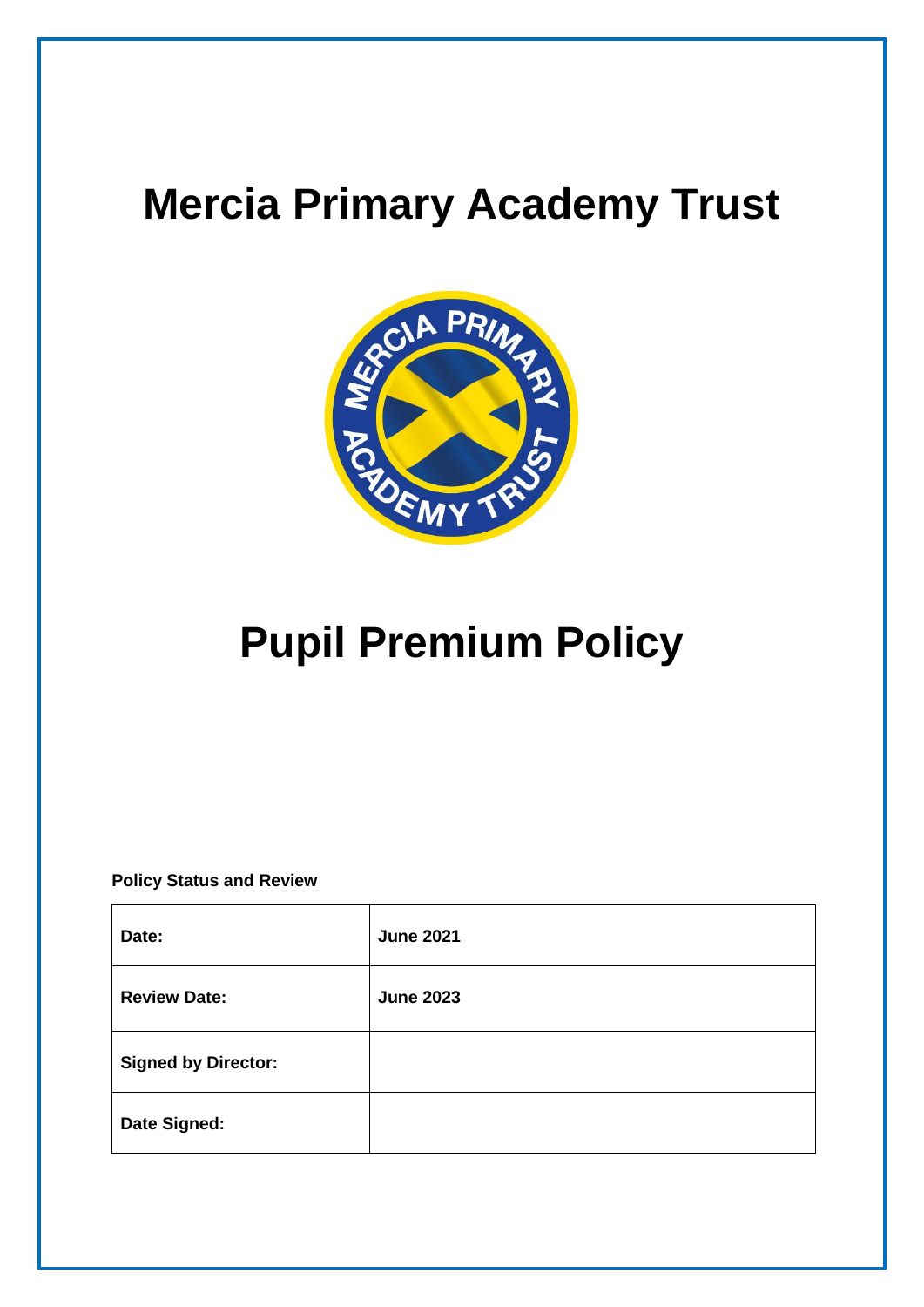Pupil premium funding will be allocated following a needs analysis, which will identify priority classes, groups or individuals. At the heart of the Pupil Premium Policy is an achievement gap, which affects the most disadvantaged children. Early intervention, building independence, developing communication skills and working alongside parents is of paramount importance. The deployment of Teaching Assistants (TA's) to maximise effect is also carefully considered. All members of staff, governors and teaching assistants accept responsibility for 'socially disadvantaged' pupils and are committed to narrowing the gap in their attainment.

### **Effective feedback on learning.**

We held termly pupil progress meetings with staff from each class to discuss the progress of each child in reading, writing and numeracy as part of the termly subject reviews. These meetings are used to plan and evaluate interventions for children at risk of not making at least good progress and/or achieving age-related levels at the end of the year. The learning needs are considered through three waves of support- Quality first teaching, small group intervention followed by individual precision teaching. We trained our teaching staff to use marking and verbal feedback to children in a way that helped them understand what they had learned and what they needed to do next in the form of next steps to achieve their personal targets and long term goals. Children use success criteria within lessons to evaluate their own learning.

### **Parenting Support.**

A Family Support Worker has been employed to assist with parents and families. Absences are closely monitored and the Family Support Worker assists in supporting the school in ensuring that pupils attend regularly. Parent training through Maths workshops has assisted parents with understanding modern methods of teaching, thereby assisting pupils with homework.

#### **Phonics**

The teaching of phonics assists in developing reading skills and this has impacted on writing.

#### **Small Group Intervention**

The funding is used to provide small group interventions, tailored to needs, and delivered by teaching assistants who closely liaise with class teachers. They know how to identify and address the barriers to learning that many pupils face.

## **Precision Teaching**

Pupils' individual needs are addressed through short, regular, one to one sessions with trained teaching assistants. Activities are time defined. Progress is measured and tracked on the school tracking system. This takes the form of speaking and listening, , phonics, maths, literacy and reading.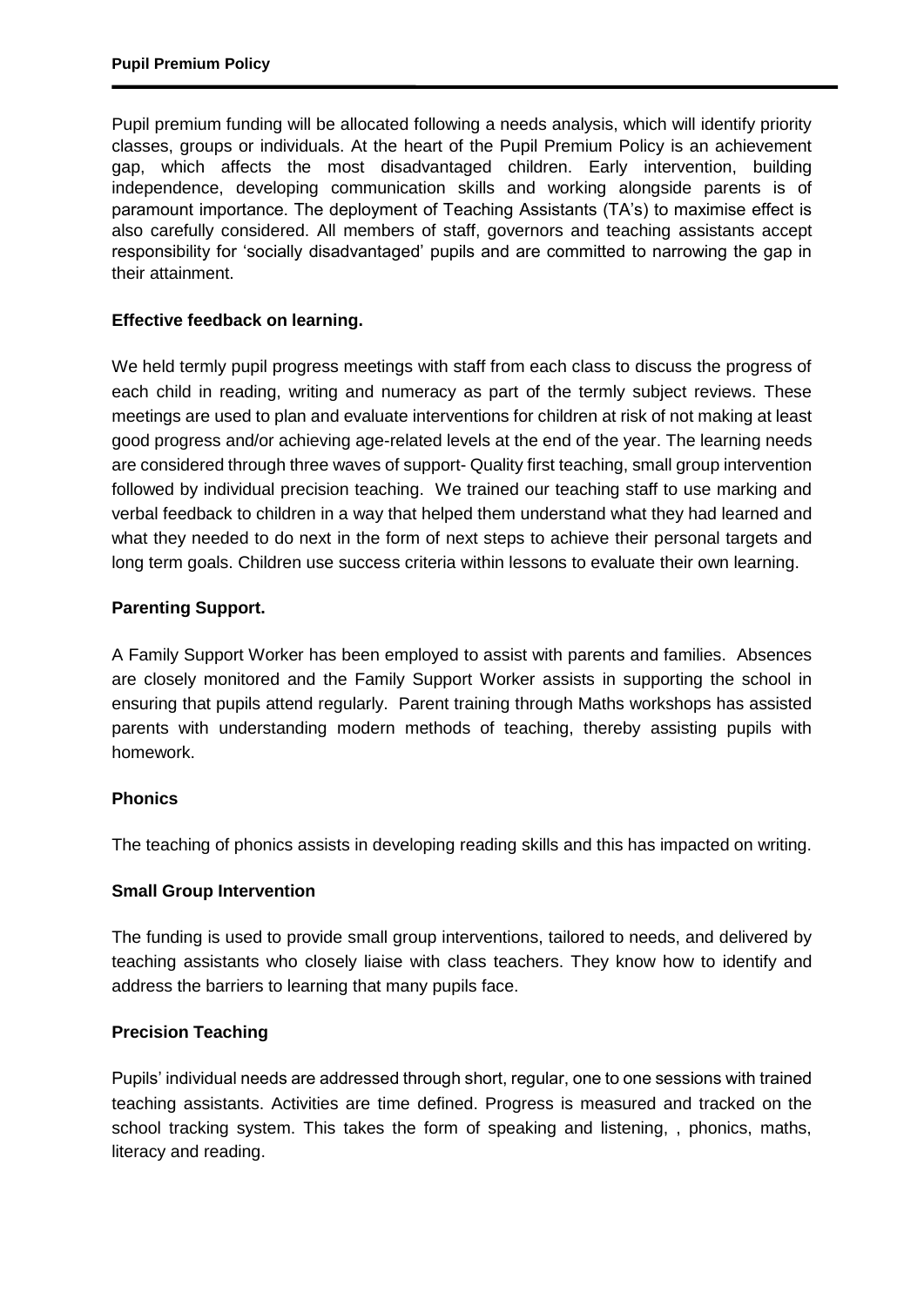#### **Smaller Classes**

The funding enables pupils to benefit from a smaller pupil teacher ratio, enabling more time to be spent per pupil.

#### **Breakfast Clubs**

Offered to Pupil Premium children as it is considered an essential start to the learning day.

#### **Tracking**

All pupils are tracked on a rigorous whole school tracking system and 'stuck' children identified, with intervention programmes set up. All children eligible for pupil premium, who are not falling behind their peers, are also identified on the tracking system, with evidence that their progress is clear.

#### **Improving the impact of Teaching Assistants**

Training has enabled TA's to develop a wider understanding of their current expectations and role in working alongside the class teacher in developing the children's **learning** as opposed to **doing**. The TA's are aware of the need to liaise closely with the class teacher, to use planning effectively and give feedback on pupils.

#### **Tracking effectiveness and reporting impact**

We track the progress of all of our pupils in school on a termly basis and we compare children according to different characteristics including FSM.

**Reporting** Regular reports for the Governing Body will be made within the curriculum committee meetings and will outline: -

- Progress made towards narrowing the gap, by year group, for socially disadvantaged pupils.
- Outline of the provision that was made since the last meeting.
- The Governors of the school will issue an annual statement to parents on how the Pupil Premium funding has been used to address the issue of 'narrowing the gap', for socially disadvantaged pupils. This task will be carried out within the requirements published by the Department for Education (DfE) and will appear on our school website.